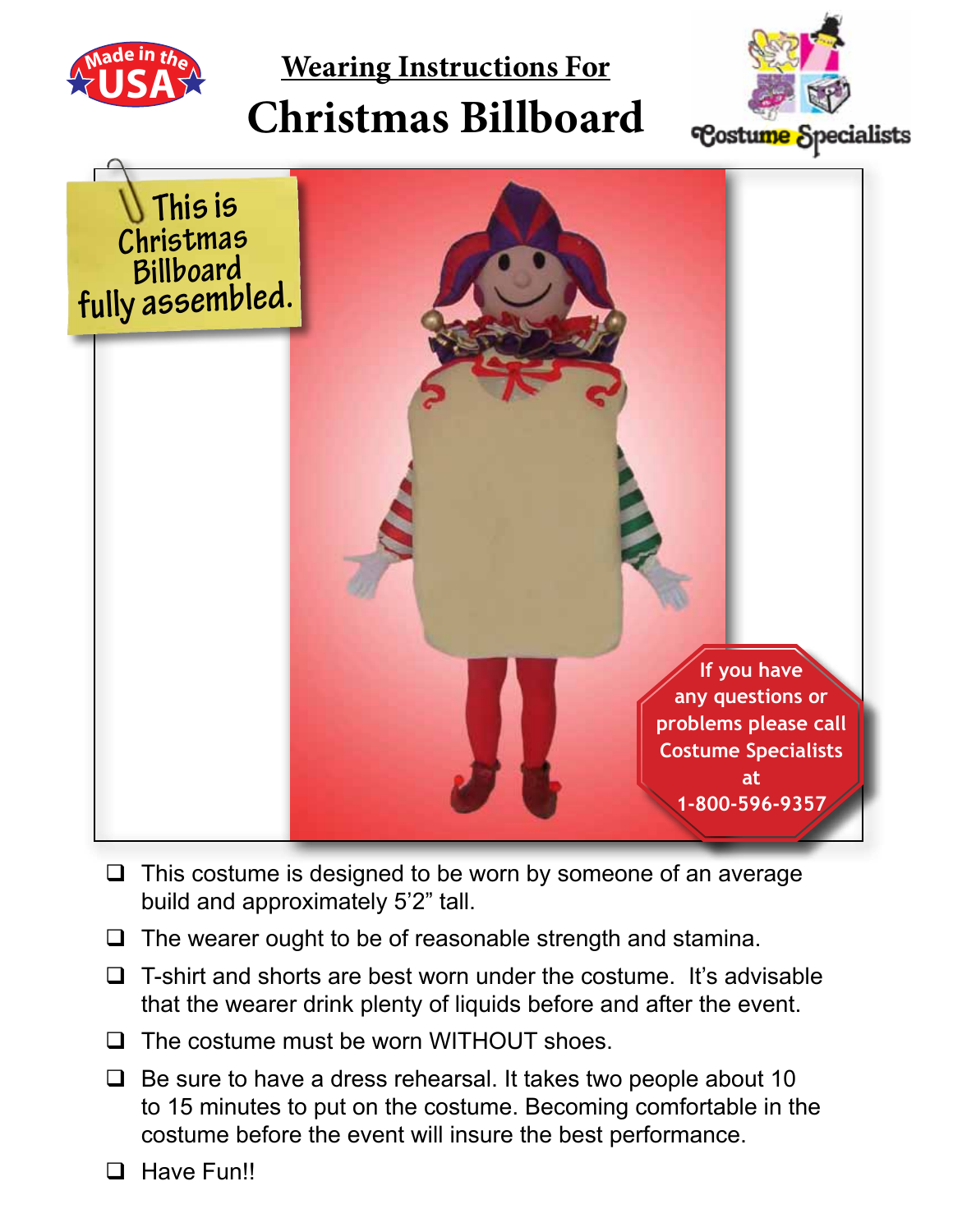## **Wearing Instructions For Christmas Billboard**





**Electrical Vest**



**2 Endura Batteries and VL-2 Charger**



**Shoe Bases 2 BSC Fans(located in the Body)**



**Body**



**Gloves**





**Front Cover**



**Back Cover**

#### **Additional Items not Pictured:**

- **• V-Mount (located in Electrical Vest)**
- **• Y-Cable (located in Body )**
- **• Waist Snap Hoop (located in Body)**
- **• Dust Bag**
- **Shoe** Bag
- **• Charger Bag**
- **• Cleaning Instructions**
- **• Shipping Trunk**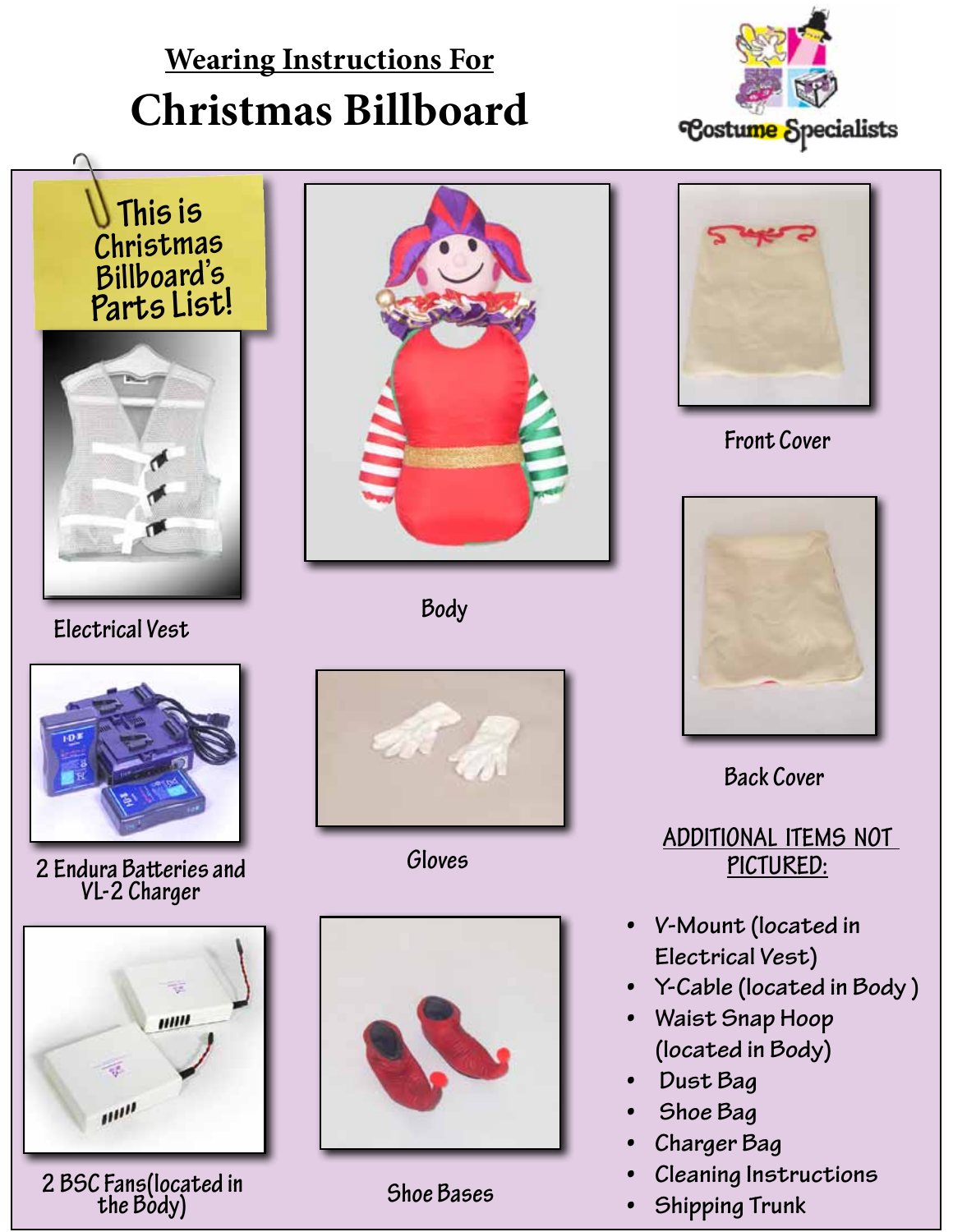### **Wearing Instructions For Christmas Billboard**





1 Check the Inventory. Make sure the Batteries are fully charged.

On the side of the Battery is a button push in to indicates how much life is left in the Battery.



2 Insert a fully<br>charged Battery into the V-mount Plate. Slide the Battery into the pocket on the back of the Electrical Vest. Fasten the bag closed, allowing the Power Cord to hang out of the right side of the bag.



 $\sum$  Put on the Tights, **J** Elf Shoes and Gloves.



**4** Put on the Electrical Vest and clip around the chest.



5Plug the Power  $\int$  Cord on the Electrical Vest into the Y-Cable located in the Body. The fans should begin to run.



**6**Pull the Costume over your head. Have an assistant help you.